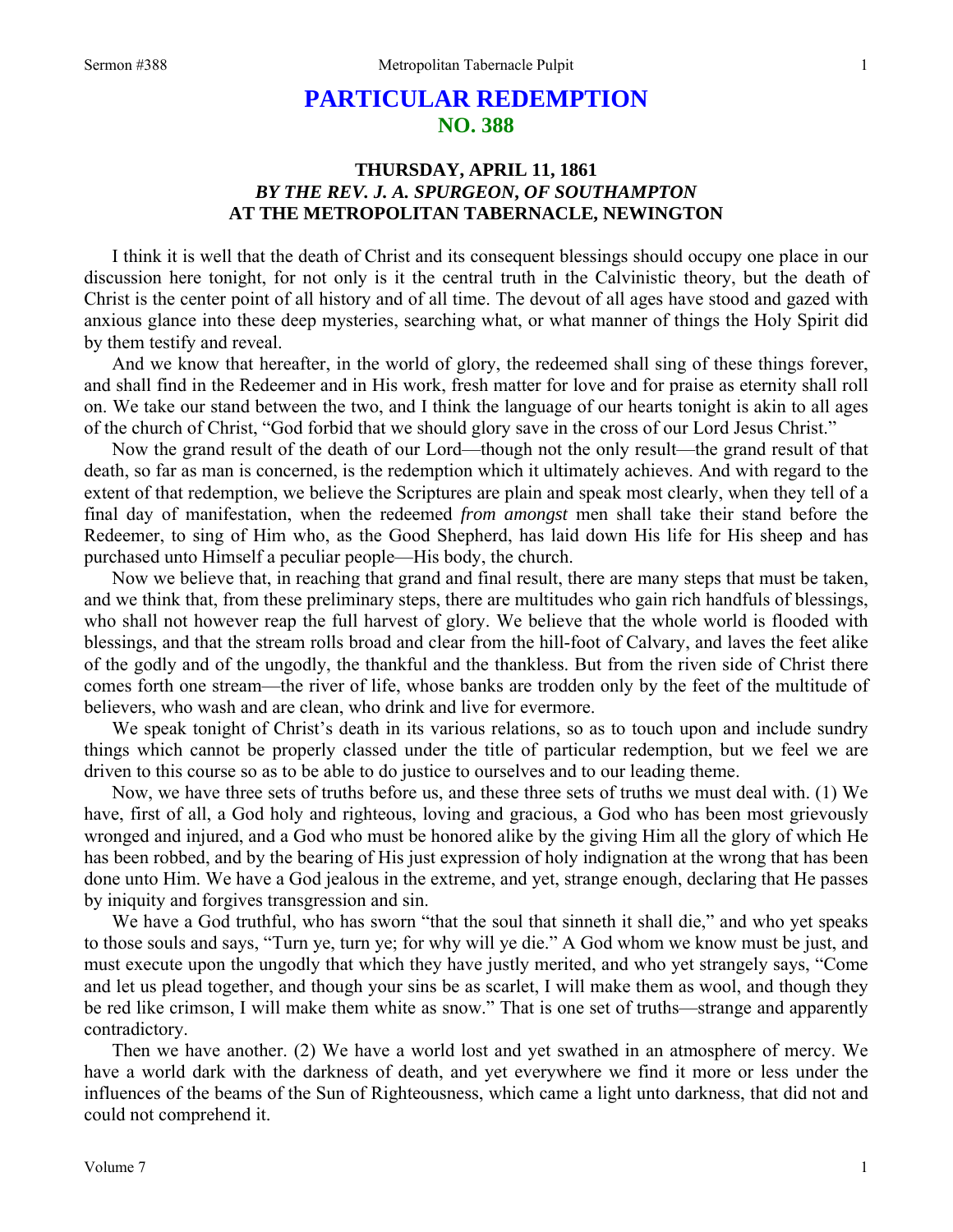And we have, moreover, a world rebellious and serving another master than the right one, and yet nevertheless beneath the feet of Him who has been made Head over all things for His body's sake, which is the church.

(3) And then, once more, we have a church peculiar in its unmerited privileges, chosen from before all time to inherit the kingdom given to it before the world began—a kingdom that can never be trodden upon, save by the spotless and the deathless, and yet the inheritors are by nature dead in trespasses and in sins—lost, ruined—without a God and without a hope in the world.

How are all those strange and apparently contradictory things to be solved? One clue, we find, is in the cross of our Lord Jesus Christ. The work involves its ultimate end, which is redemption, and of that work we are about to speak here tonight.

We speak first of those blessings which come from the death of Christ and are for all men. The whole world is under a mediatorial government, the whole spirit of which is a government of longsuffering, graciousness, tenderness, and mercy, such as could not have been exercised had Christ never died. A government there might have been, but it must be, we think, a government akin to that which is found in the place where those are found who make their bed in hell.

We find, moreover, that the direct and indirect influences of the cross of Christ have pervaded the world, and none can tell how often its gentle spirit has come like oil upon the troubled waters, or what man, with his wild passions, would have been without the ameliorating influence of the cross. We possibly may be able to tell, when we look across the impassable gulf into a Gehenna beneath, and see sin unchecked working out its dire results. And we believe that whatever comes short of that darkness, whose very light is darkness, is due to that light which radiates from the cross of Christ, and whatever is short of hell streams from Calvary.

And then, further still, we have a Bible, a revelation filled with the love and mercy of God to man a Bible in which our Lord Himself could show, beginning at Moses and in all the prophets, that which did testify concerning Himself. And apart from Jesus Christ and His death, there could have been no such revelation of God's character unto the human race.

A revelation there might have been, but it would have been a revelation of Sinai's horrors and terrors, without even the spark of hope which comes forth from that dispensation there set forth. There might have been a revelation, I say, but it would have been a revelation that would not have wound up as this does with a blessing. It would have ended like the Old Testament with a curse. It would have begun with the same. It would have been worse than Ezekiel's roll of woes, which is filled all over with terrible lamentation, and with awful sorrow and woe.

And again, there is a positive overture of mercy, a true and faithful declaration of good tidings unto every creature, and we *do* believe that it is our duty to preach the Gospel unto every creature. And the Gospel runs thus, "Believe on the Lord Jesus Christ, and thou shalt be saved, for he who believeth and is baptized shall be saved."

That overture we hold to be no mockery, but made in good faith—and that overture is not the overture of a shadow. But the presentation of solid, substantial blessings, and for the rejection of that, not God, but man is answerable, and for the rejection of that he will be lost. "For this is the condemnation, that they have not believed on him whom God hath sent."

And then, lastly, we find that as the purchase of the death of Christ there is a church, and that church is sent forth into the world with orders to bless it and to do good unto all men. It is bidden to go forth as a light in the midst of darkness. It is bidden so to live as to be the salt of the whole earth.

Now we say that each one of these blessings is no small gift from God to man—no mean result of the death of our Master. And combined, we think they would form a boon worthy of a God. And as we put our hand upon it, we think we can give a full and true expression, and with an emphasis surpassed by none, to that glorious text, "God so loved the world that he gave his only begotten Son." And we think, upon our system, and upon ours alone, we can give full truthfulness and emphasis to the remainder, "That whosoever believeth in him shall have everlasting life."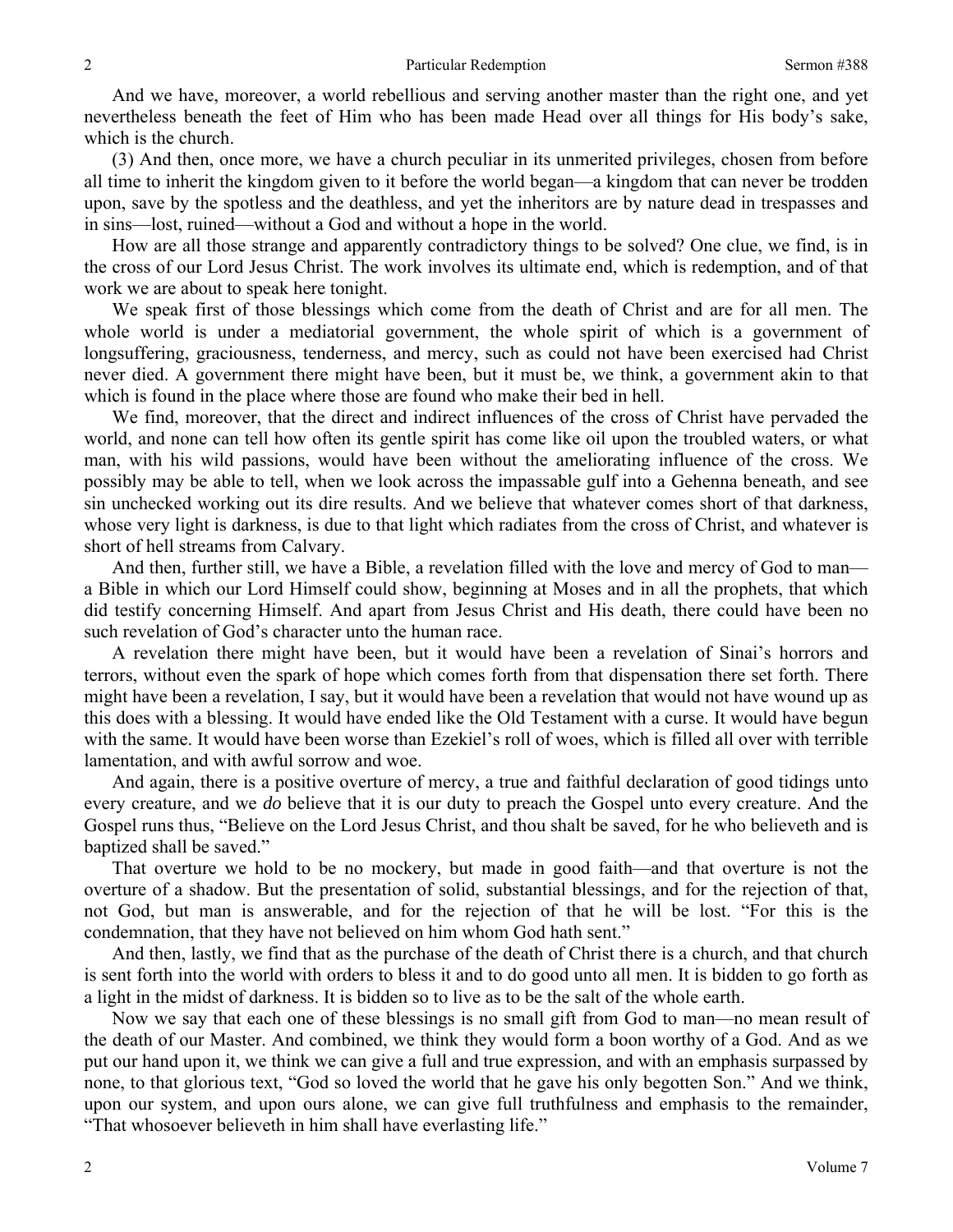### Sermon #388 Particular Redemption

Now upon redemption proper, the latter part of our theme, we will pass on to speak. And first, what do we mean by redemption? Most certainly we do not mean the POSSIBILITY OF REDEMPTION, for we have learned to distinguish between the possibility of a thing and a thing itself. We feel this, that we do not preach and cannot preach, gathering our teaching from the Bible, a possibility of redemption. We proclaim a redemption.

Nor do we mean by redemption a contingency of redemption, which, again, is contingent upon a third thing. We have learned to distinguish between a contingency and a certainty. We proclaim a certain redemption, and we speak of that which is not possible but positive, not contingent but certain.

Neither do we mean by redemption such an outgrowth of the man's own power or goodness as shall enable him to burst his way through every bondage and to get forth free—such an elevation of human nature, whether by the education of others or by his own works, as to enable him at last to stand free. If we meant that, we should use the word escape, but not the word redemption.

And again, if we meant, as some, alas! have seemed to mean, God's foregoing His claim upon man, God's waiving man's liabilities, and God's giving up that which we believe, as a holy God, He cannot surrender—if we meant that, we should speak of emancipation—of pure pardon and forgiveness. But we do not. We mean redemption.

And then, again, we do not mean by redemption the meeting of the debts, either in prospective or in the present. We do not mean that the man shall, either in the present or in the future, bear any part of the penalty, and by some goodness, either in the present or foreseen, satisfy God's claim upon him. If we meant that, I think we should use altogether another word than the word redemption.

What do we mean by redemption? We mean, by redemption, the work of one being which is done for another, but generally a helpless one, in order to give him perfect freedom. And when we speak of redemption, mark you, we speak of a thing that is the result of that work. We distinguish between redemption and redemption work.

What we mean by redemption is just this—the grand result and end of the work of our Lord Jesus Christ. And we could as well speak of redemption apart from the redeemed, as we could speak of life apart from a living creature. Life and living creatures are co-extensive and so is redemption and the redeemed.

If you take down any book that will give you an explanation of the word "redemption," I think you will find three things put therein. It is a ransom, a rescue, and a release. Now, I take the whole three words to be the fullness of the meaning of our one word. It is such a ransom, and such a rescue, as result in a complete and full release. Whatever stops short of that thing is, of course, not the thing itself. The thing itself that we mean is positively being redeemed and made free.

Now, just by way of simplifying the subject, let me speak of the Redeemer, and of the redemption work, and of those who are redeemed.

First, the Redeemer who is He? We believe Him to be the Word that was with God, equal unto God, and was God—who became flesh and dwelt amongst us. At the same time, the flesh did not become, in any sense, deity, neither did the deity, in any sense, become carnal. They formed another person and that person, the God-man, Jesus Christ, our Redeemer.

Now, what is He? And here I just ask that question in order to meet some objections, and if I can, to put on one side, two or three theories that seem to fight against ours.

I hear a voice saying, in reply to that question, what is He? Why, He is God's idea of humanity. He is God, who has taken up humanity from its fallen state, raised it up not only to the place where He first put it, but beyond, even to the height to which He hoped it would ascend, or possibly something beyond it. And now, from henceforth, such is the union betwixt common humanity, that the lost, in their degradation, have but to look to their common humanity exalted, realize their identity with it, and to feel themselves, by that deed, raised to the same standard, and redeemed and free for evermore.

To which we reply, there is enough truth in that lie to keep it alive and that is all. We do believe that our Master did lay hold of humanity. We do believe that He is the most perfect man that ever was. We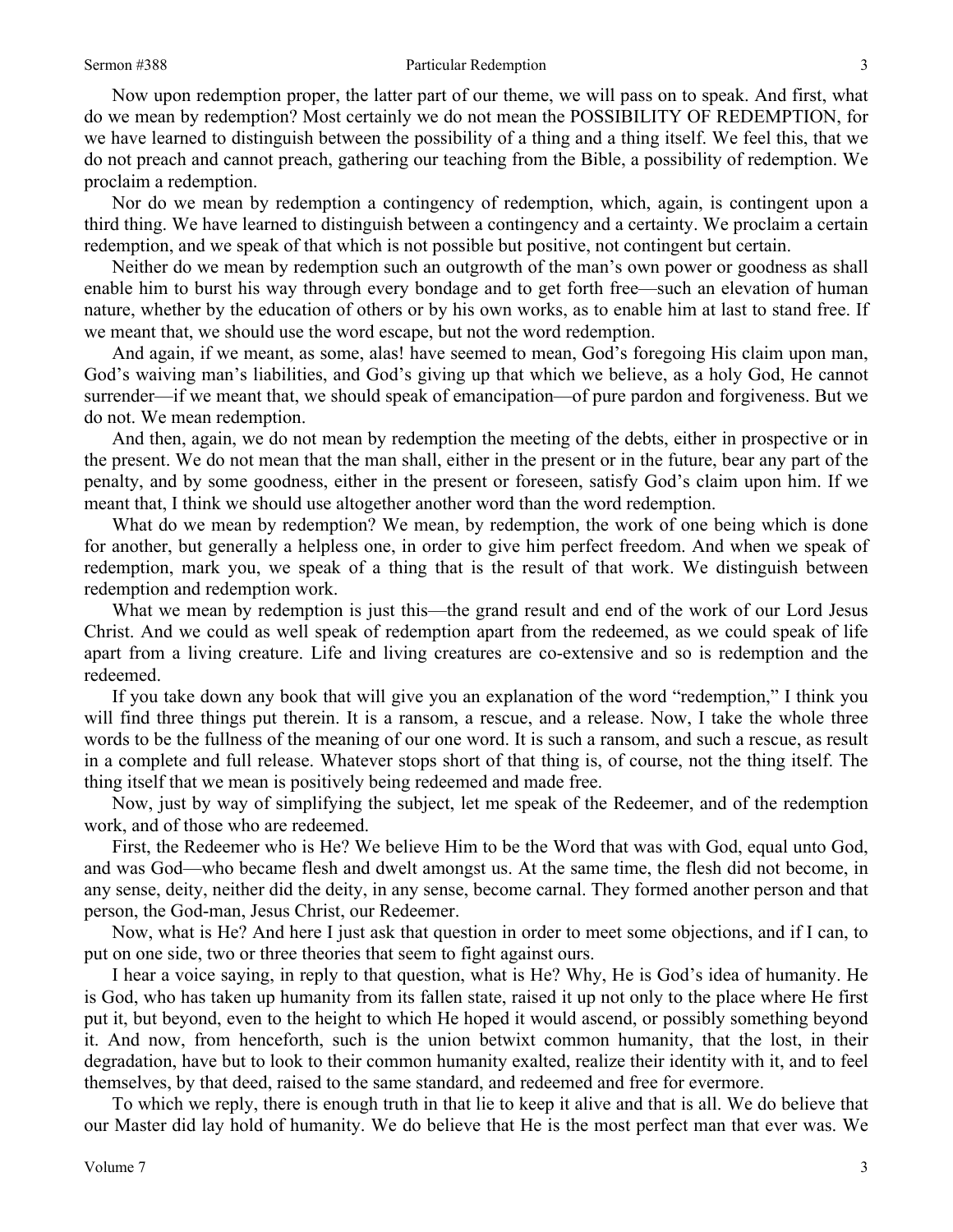do believe that He has honored and dignified the human race, by taking that upon Him, and by becoming flesh like unto ourselves.

But we cannot see how that the gazing upon that can open blind eyes, unstop deaf ears, give life to the dead, and procure the discharge of our sins any more than we can see how that the gazing upon an Olympic game could give to the physically lame, physical strength, or could give to those who were physically dead, life from their physical death.

And again, I hear other voices replying to that question. They say, "He is the great example of selfdenial and of the submission of the human will to the divine. And what redemption is, is this—that man now can look to that great display of self-denial, can catch of its spirit, and can imitate it, and by that deed of subjection, making the will to succumb to the will of the divine, they may, at least, emancipate themselves and go forth free.

To which we reply, once more, there is enough truth in that just to cement the error together, and to give it a plausible appearance to the sons of men, but there is nothing more. It is true that our Savior was the Sent One of the Father. It is true, He came, saying, "Lo! I come to do thy will." He declares He was not doing His own will, but the will of Him that sent Him. And He winds up by saying, "Not my will, but thine be done."

But after all, we cannot, and dare not accept that submission of Christ's will to the Father, as being a satisfaction for sin—neither can we see how, by the imitation of that, we can, in any sense, wipe away the sins of the past or free ourselves from the penalty that is yet to come.

But now to answer for ourselves. What is our Lord Jesus Christ? And we say, that in life He is the great example and copy. In death, He is the substitute, and in both, the federal Head—the elder Brother and Kinsman of His church.

But now time warns me that I must pass on to the second thought—the work of redemption. First of all, we gaze at that part of the work which is Godward, and that we call atonement*.* And when you ask me—What is the character of the atonement? I reply—It has a twofold nature, to correspond with the twofold character of sin. Sin is a transgression of the law, and a consequent insult to Him who is the lawmaker.

But it is something more than that. The power by which man has transgressed has been perverted. It was given to him to obey the law that he might glorify God. And to make, therefore, satisfaction for sin, there must be a bringing to the law obedience. There must be the bearing of the sanction because of the disobedience. There must be the rendering to God the glory due to Him and there must be the bearing of His just displeasure and the expression of His holy wrath and indignation.

That Christ has done—He came, and His whole life was obedience to the law, for He was obedient even unto death, and in that death He bore the sanction of the law—for He was made a curse, it being written, "Cursed is everyone that hangeth on a tree." His whole life was spent to glorify God, and at its close He could say, "I have glorified You, and I have finished the work which You gave Me to do."

And His death was the bearing of the just displeasure of God towards the sinner, and in the agony of His heart He cried, "My God, my God, why hast thou forsaken me?" In these things we behold, therefore, the presentation of the obedience due, the giving to God the glory due, the bearing of God's displeasure, and the enduring of the curse of the law.

And now the question would be put to me as to the value of atonement. We believe that its value depends not so much upon the Being appeased, nor upon the beings to be atoned for, as upon the Being who makes the atonement. The value of Christ's atonement is the value of Himself. He gave Himself for us. If he had stood as the surety of but one soul, He could not have been less than Himself. If He stood as a surety for the whole world, He could not be more. He gave Himself. What more could He bestow? The value of the atonement is the value of our Lord Jesus Christ.

In His flesh, He can take man's place, and by His divinity He can give, and must give anyhow, an infinite value through the work that He, in mortal flesh, performs. For one soul, therefore, it must be infinite—for more or less it cannot be. Infinite it is, and infinite it must be, and we have no part or parcel

4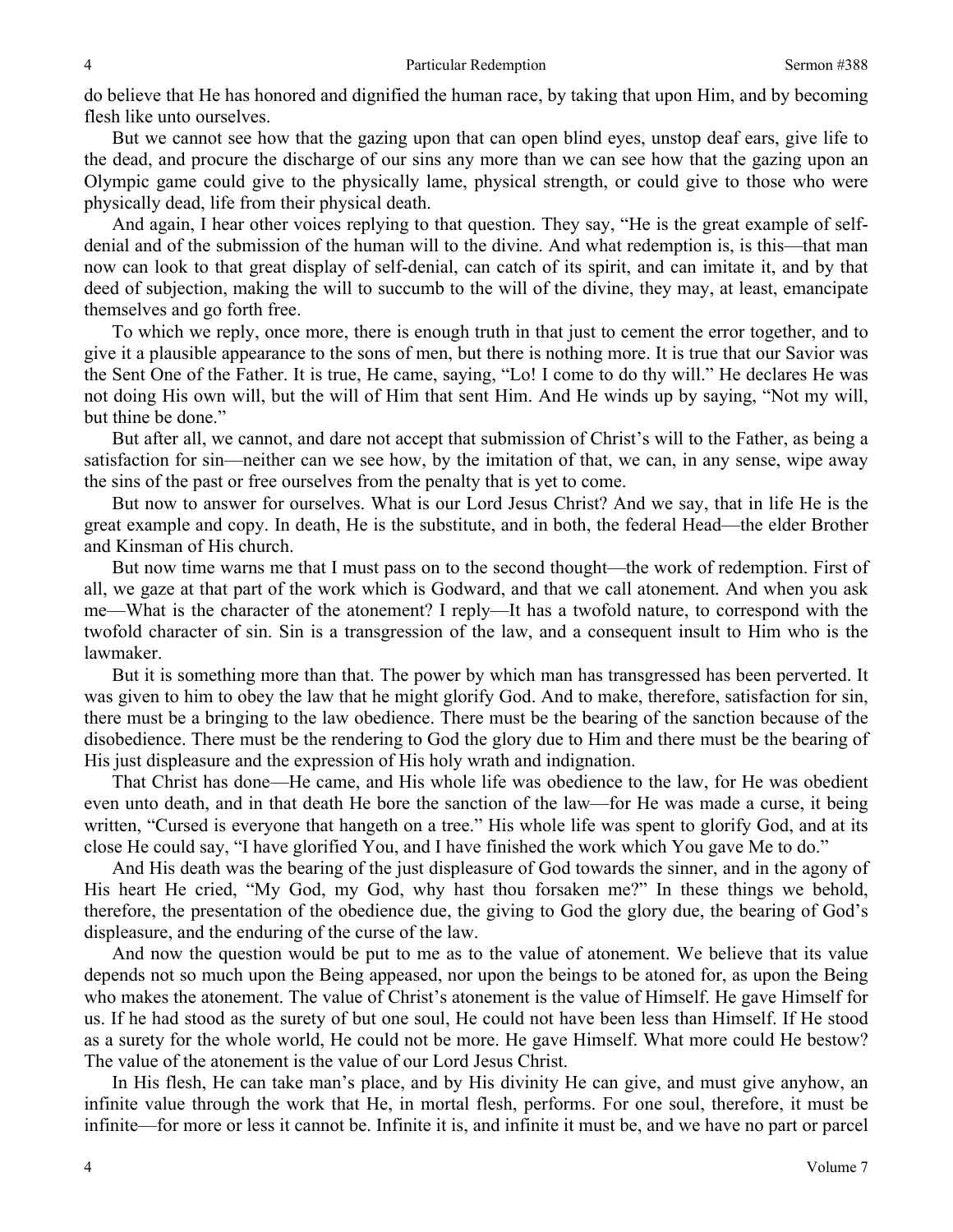#### Sermon #388 Particular Redemption

with those who would say, that if Judas was to have been saved, Judas' amount of agony would have had to have been borne by Christ, and Judas' amount of penalty would have had to have been paid, in addition to what has been borne and paid by Christ. He took the place, the room, and stead of the church, and then all that He was worth went in that church's place and stead.

More He could not do, if He had taken the place of the whole world. But you ask me, is there any limit to the atonement at all? I say I think there is, and the limit seems to be, not in the value, but in the purpose. The limit seems to be this theory—for *whom* did He die? In whose place and stead did He stand? If He stood in the place and stead of the whole world, then He made atonement for the sins of the whole world, and the whole world will be saved. If he stood in the place and stead of His church, then He made atonement for His church, and the whole church will be saved.

We believe that Christ took the place and stead of every believer, that the believer's sin was put on Him, and thus the ex-sinner can go forth free. But I hear a voice saying, "I challenge substitution and I object to that." So be it. I ask you, did Christ die for sin at all? It must be answered—Yes. Then for whose sin did He die? If for His own, then He suffered righteously. Did He die for the sins of the whole world? then justice cannot demand this again. Did He die for part of the sins of the whole world? then the rest of the sins will still condemn the world, then must have Christ died in vain.

We believe that He took all the sins of some men. It was not a fictitious condemnation. It was not a fancy sin made for the occasion. It was a positive sin that had been committed by God's people, and is transferred from them to Him who laid down His life for His sheep, loving us, and giving Himself for and in the stead or in the place of His people.

But then, we say this work of redemption comprised something more than thus paying down the ransom, and the bearing of the penalty. It is, moreover, a rescue—for sin has not only made men thus to have insulted God and broken God's law, it has transferred them unto bondage under the allegiance of one—"the strong man armed." They must be freed from that. Christ came, has destroyed death, and through death him also who has the power of death, even the devil—making an open show of them upon His cross, ascending up on high a victor, leading captivity captive.

And then, I think, there is yet something further. Sin has affected the man himself, made him to need in his own person a releasing from the dominion, power, and corruption of sin. This Christ has secured by His covenant with the Father. But that which I take to comprise effectual calling and final perseverance, I shall leave to my brethren who shall speak afterwards.

And now as to the persons redeemed—who are they? The church, we say, whether you look at the church as elect from all eternity, or the church believing in time, or the church as glorified hereafter. We look at them all as one, and we say these are the redeemed, these are they for whom redemption has been procured. We cannot add to their number, we cannot diminish them, for we believe that those whom God did foreknow, He did predestinate—that those whom He did predestinate, He also called for whom He calls He justifies, for whom He justifies He also glorifies—the whole are one—and for these redemption has been made.

Now, if I may be permitted the time, I will just touch upon one or two objections, and then I will conclude. I hear someone saying, "But by that, sir, you surely must limit God's love." I reply, is God loving when He punishes any and does not save all? Then is He loving also when He purposes to do that, for whatever justifies the deed, justifies the purpose which gives the morality to the deed.

And then I hear another objection, "How can you, sir, upon that theory, go to preach the Gospel unto every creature?" You have heard that answered—we have got the order, but I reply yet further. I could not go and preach the Gospel upon any other theory, for I dare not go on that fool's errand of preaching a redemption that might not redeem, and declaring a salvation that might not save.

I could not go and say to a man, "Believe on the Lord Jesus Christ, and thou shalt be saved." And he would ask me, "Do you think you are going to heaven?" "Yes." "Why?" "Because Christ died for me." "But He died for us all, and my chances therefore are as good as yours." And he might reply to me after he had accepted my declaration, and after he had believed, and begun to rejoice, after all he might say,